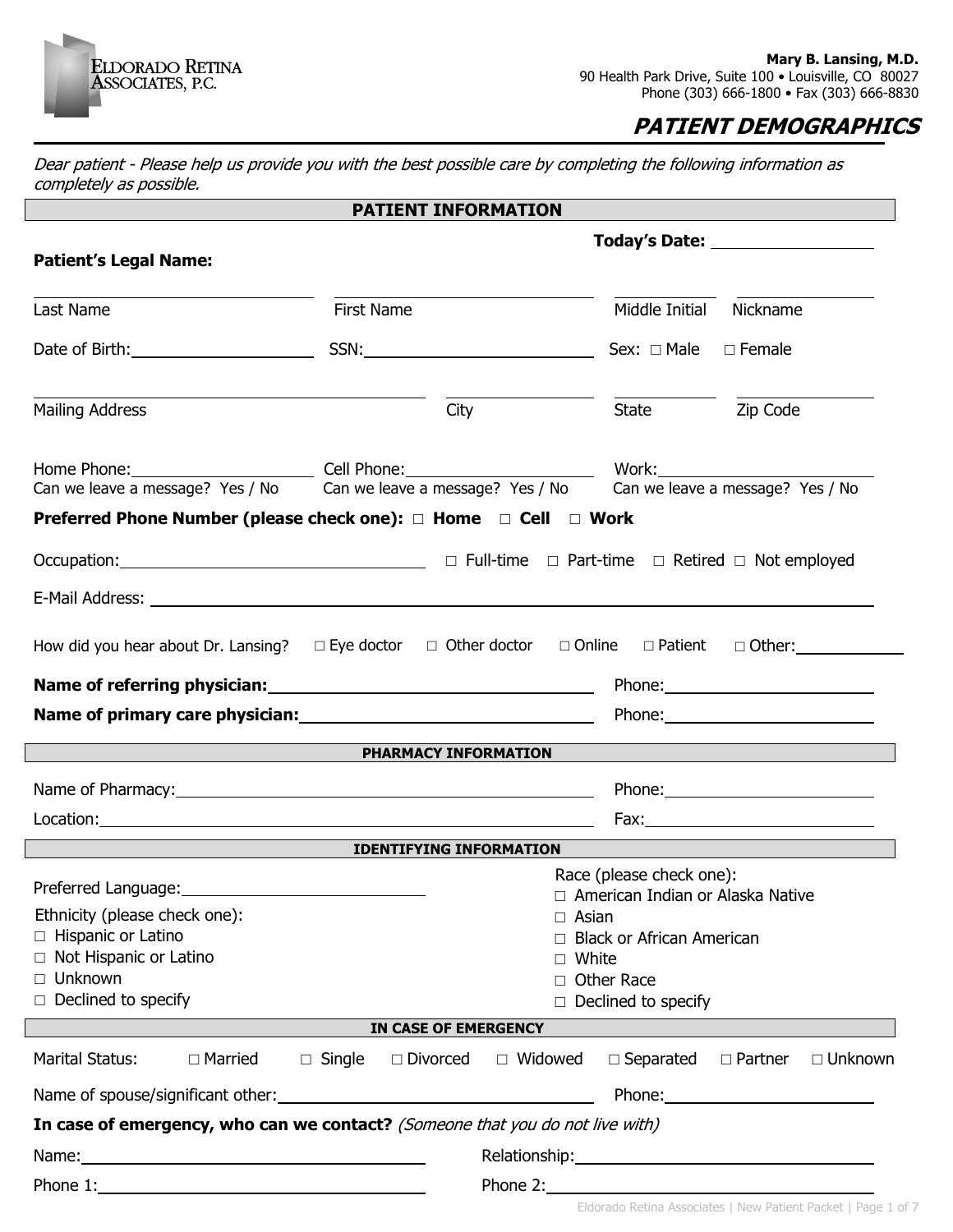#### **Mary B. Lansing, M.D.** 90 Health Park Drive, Suite 100 · Louisville, CO 80027 Phone (303) 666-1800 • Fax (303) 666-8830

# **PATIENT HEALTH QUESTIONNAIRE**

Dear Patient - Please help us provide you with the best possible care by completing the following information as completely as possible.

ELDORADO RETINA<br>ASSOCIATES, P.C.

### **PATIENT INFORMATION**

| Patient's name: Manual Manual Manual Manual Manual Manual Manual Manual Manual Manual Manual Manual Manual Manu                                                                                                                                                                                                                                                     |                                     |                                                                 | Today's date: <u>www.community.com</u>                      |  |  |
|---------------------------------------------------------------------------------------------------------------------------------------------------------------------------------------------------------------------------------------------------------------------------------------------------------------------------------------------------------------------|-------------------------------------|-----------------------------------------------------------------|-------------------------------------------------------------|--|--|
|                                                                                                                                                                                                                                                                                                                                                                     | PHYSICIAN INFORMATION               |                                                                 |                                                             |  |  |
| Name of ophthalmologist/optometrist:                                                                                                                                                                                                                                                                                                                                |                                     |                                                                 |                                                             |  |  |
|                                                                                                                                                                                                                                                                                                                                                                     | <b>ALLERGIES</b>                    |                                                                 |                                                             |  |  |
| Do you have any serious <b>ALLERGIES</b> to any medications? $\Box$ Yes $\Box$ No                                                                                                                                                                                                                                                                                   |                                     |                                                                 |                                                             |  |  |
| Do you have any <b>ALLERGIES</b> to latex or adhesives?<br>$\Box$ Yes $\Box$ No                                                                                                                                                                                                                                                                                     |                                     |                                                                 |                                                             |  |  |
|                                                                                                                                                                                                                                                                                                                                                                     |                                     | What is the reason for your visit today? (check all that apply) |                                                             |  |  |
| $\Box$ Blind spot                                                                                                                                                                                                                                                                                                                                                   | $\Box$ Difficulty with reading      | $\Box$ Flashes of light                                         | $\Box$ Macular evaluation                                   |  |  |
| □ Blurred Vision                                                                                                                                                                                                                                                                                                                                                    | $\Box$ Distorted vision             | □ Floaters (seeing "spots")                                     | $\Box$ Retinal evaluation                                   |  |  |
| $\Box$ Comprehensive eye exam                                                                                                                                                                                                                                                                                                                                       | $\Box$ Double vision                | $\Box$ Loss of peripheral vision                                | □ Other:___________ <u>.</u>                                |  |  |
| $\Box$ Diabetic evaluation                                                                                                                                                                                                                                                                                                                                          | $\Box$ Eye pain                     | $\Box$ Loss of vision                                           | $\Box$ Unknown                                              |  |  |
| <b>INJURY RELATED?</b>                                                                                                                                                                                                                                                                                                                                              |                                     |                                                                 |                                                             |  |  |
| Were you referred because of an eye injury? $\uparrow \Box$ Yes $\Box$ No If so, what is the date of the injury?                                                                                                                                                                                                                                                    |                                     |                                                                 |                                                             |  |  |
| <b>SOCIAL HISTORY</b>                                                                                                                                                                                                                                                                                                                                               |                                     |                                                                 |                                                             |  |  |
| <b>Marital Status:</b><br>$\Box$ Married                                                                                                                                                                                                                                                                                                                            | $\Box$ Single<br>$\square$ Divorced | $\Box$ Widowed<br>$\Box$ Separated                              | □ Partner<br>$\Box$ Unknown                                 |  |  |
| Do you drive a car?                                                                                                                                                                                                                                                                                                                                                 | $\Box$ Yes $\Box$ No                |                                                                 | Drive with restrictions: $\Box$ Locally $\Box$ Daytime only |  |  |
| Do you <i>currently</i> use tobacco products?<br>If yes, how much? $\frac{1}{2}$ and $\frac{1}{2}$ and $\frac{1}{2}$ and $\frac{1}{2}$ and $\frac{1}{2}$ and $\frac{1}{2}$ and $\frac{1}{2}$ and $\frac{1}{2}$ and $\frac{1}{2}$ and $\frac{1}{2}$ and $\frac{1}{2}$ and $\frac{1}{2}$ and $\frac{1}{2}$ and $\frac{1}{2}$ and $\frac{1}{2$<br>$\Box$ Yes $\Box$ No |                                     |                                                                 |                                                             |  |  |
| $\Box$ Yes $\Box$ No<br>When did you quit? How much?<br>Have you previously used tobacco products?                                                                                                                                                                                                                                                                  |                                     |                                                                 |                                                             |  |  |

Do you drink alcohol? □ Yes □ No If yes, how much?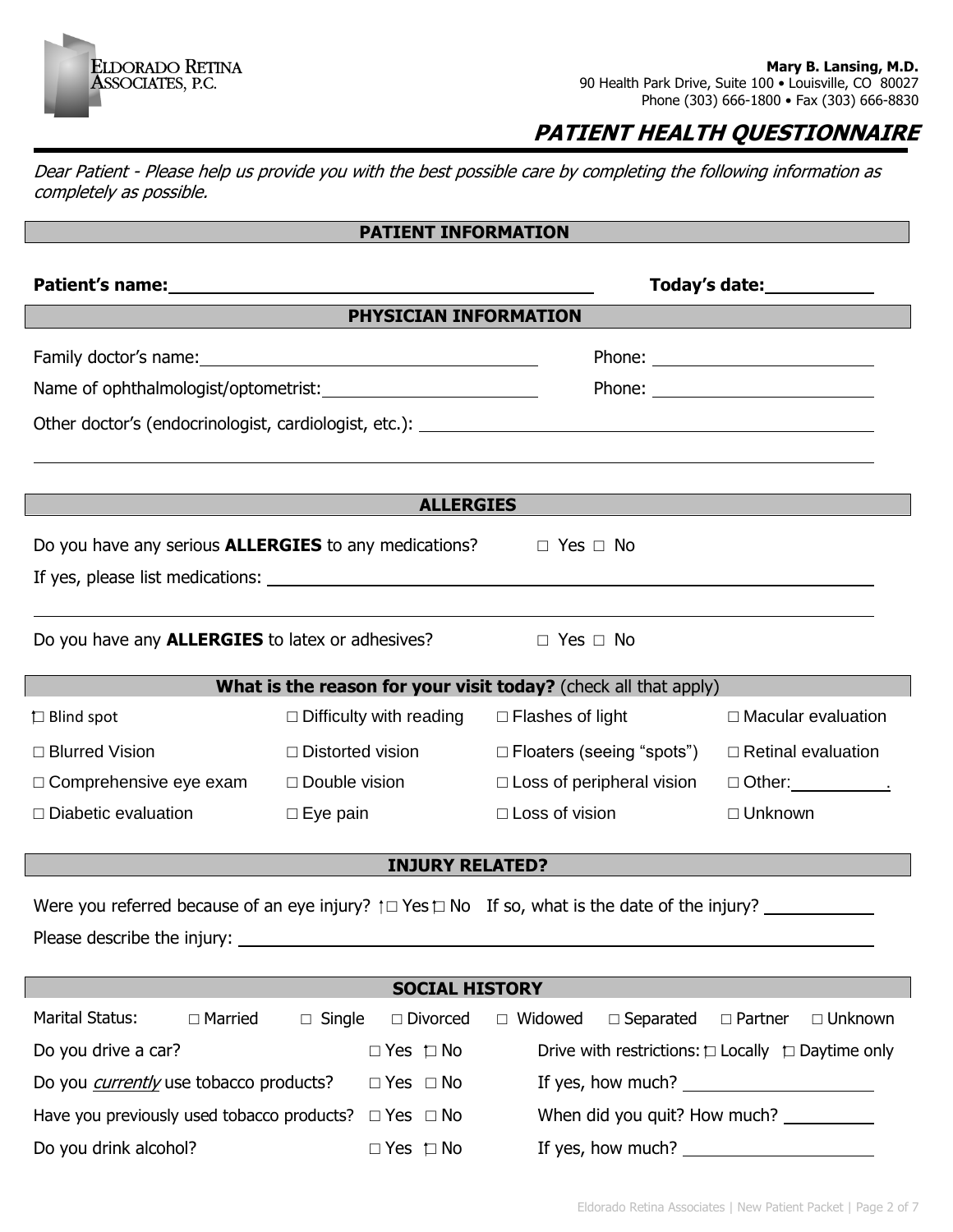| <b>SOCIAL HISTORY (continued)</b>                                      |                      |  |                                                                      |  |
|------------------------------------------------------------------------|----------------------|--|----------------------------------------------------------------------|--|
| Do you use recreational drugs?                                         | $\Box$ Yes $\Box$ No |  | If yes, describe: $\sqrt{ }$                                         |  |
| Occupation:                                                            |                      |  | $\Box$ Full-time $\Box$ Part-time $\Box$ Retired $\Box$ Not employed |  |
| Have you ever had a blood transfusion?                                 | $\Box$ Yes $\Box$ No |  | If yes, in what year?                                                |  |
| Have you ever had a sexually transmitted disease? $\Box$ Yes $\Box$ No |                      |  | If yes, which type?                                                  |  |

|                                                | MEDICAL HISTORY                         |               |                                                               | <b>OCULAR HISTORY</b>                  |               |
|------------------------------------------------|-----------------------------------------|---------------|---------------------------------------------------------------|----------------------------------------|---------------|
| <b>SELF</b>                                    |                                         | <b>FAMILY</b> | <b>SELF</b>                                                   |                                        | <b>FAMILY</b> |
| Yes / No                                       | High Blood Pressure (year dx: ________) | Yes / No      | Yes / No                                                      | Cataracts                              | Yes / No      |
| Yes / No                                       | Heart Disease (year diagnosed: ______   | Yes / No      | Yes / No                                                      | Glaucoma                               | Yes / No      |
| Yes / No                                       | Diabetes (year diagnosed: ________      | Yes / No      | Yes / No                                                      | Strabismus / Eye Turn                  | Yes / No      |
| Yes / No                                       |                                         | Yes / No      | Yes / No                                                      | Amblyopia / Lazy Eye                   | Yes / No      |
| Yes / No                                       |                                         | Yes / No      | Yes / No                                                      | Retinal Detachment                     | Yes / No      |
| Yes / No                                       | Respiratory Disease / Asthma            | Yes / No      | Yes / No                                                      |                                        | Yes / No      |
| Yes / No                                       | Circulation Problems / Stroke           | Yes / No      | Yes / No                                                      | Diabetic Retinopathy                   | Yes / No      |
| Yes / No                                       | Multiple Sclerosis (year diagnosed: _   | Yes / No      | Yes / No                                                      | Macular Degeneration                   | Yes / No      |
| Yes / No                                       |                                         | Yes / No      | Yes / No                                                      | Eye Surgery (type: _______date: _____) | Yes / No      |
| Yes / No                                       |                                         | Yes / No      | Do you have any other ocular diagnoses? please explain: _____ |                                        |               |
| Yes / No                                       | Allergies (seasonal / hay fever)        | Yes / No      |                                                               |                                        |               |
| Family history is unknown / patient is adopted |                                         | Yes / No      |                                                               |                                        |               |

## **CHRONIC MEDICAL CONDITIONS**

Please list any other **chronic medical conditions** that you have (i.e. thyroid disease, Crohn's, Parkinson's, dementia, etc.):

| Please list all <b>MEDICATIONS</b> , VITAMINS, and |               |                                                 |         |  |
|----------------------------------------------------|---------------|-------------------------------------------------|---------|--|
| <b>SUPPLEMENTS</b> that you are currently taking:  |               | <b>SURGICAL HISTORY</b>                         |         |  |
|                                                    |               | (please list <b>ALL</b> surgeries you have had) |         |  |
| NAME OF MEDICATION                                 | <b>DOSAGE</b> | NAME / TYPE OF SURGERY                          | YEAR(S) |  |
|                                                    |               |                                                 |         |  |
|                                                    |               |                                                 |         |  |
|                                                    |               |                                                 |         |  |
|                                                    |               |                                                 |         |  |
|                                                    |               |                                                 |         |  |
|                                                    |               |                                                 |         |  |
|                                                    |               |                                                 |         |  |
|                                                    |               |                                                 |         |  |
|                                                    |               |                                                 |         |  |
|                                                    |               |                                                 |         |  |
|                                                    |               |                                                 |         |  |
|                                                    |               |                                                 |         |  |
|                                                    |               |                                                 |         |  |
|                                                    |               |                                                 |         |  |
|                                                    |               |                                                 |         |  |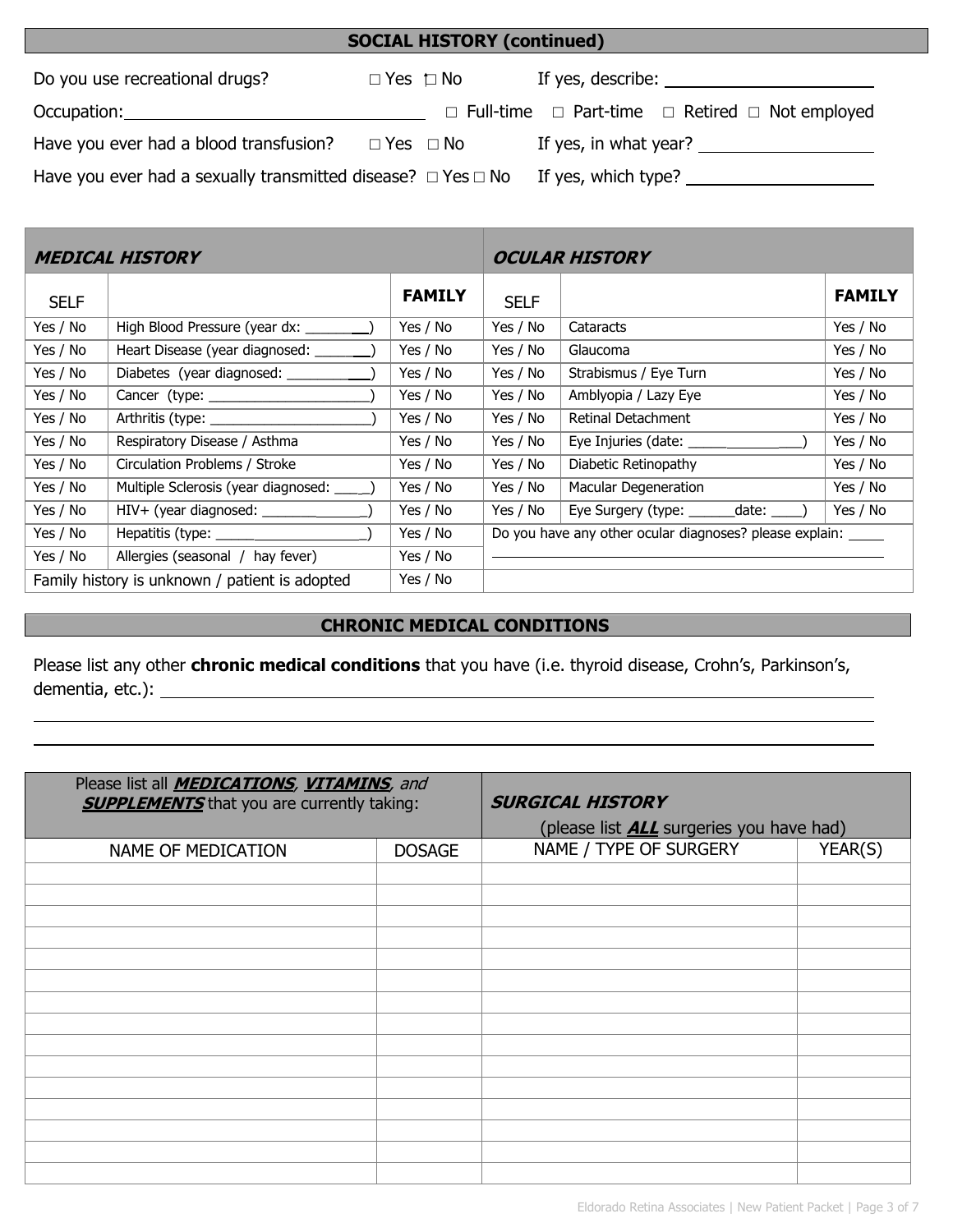#### Please check **any** item that applies to your **CURRENT HEALTH**:

#### **Cardiovascular:**

- □ Negative
- $\square$  Chest pain
- □ Shortness of breath
- $\Box$  Swelling of the feet
- $\square$  Shortness of breath when laying flat
- □ Racing pulse
- □ Irregular heartbeat
- □ Blood pressure stable per patient
- □ Blood pressure uncontrolled
- □ Unsure if blood pressure control
- □ No shortness of breath
- $\Box$  No chest pain
- $\Box$  No chest pain or shortness of breath
- □ Unspecified

## **Constitutional:**

- □ Negative
- □ Fever
- □ Weight loss
- □ Fatigue
- □ Loss of appetite
- □ Chills
- $\Box$  Unexplained weight loss
- □ Night sweats
- □ Feels sick
- □ Poor appetite
- □ No fevers, fatigue, or weight loss
- □ Unspecified

## **Endocrine:**

- □ Negative
- $\Box$  Excess thirst
- $\Box$  Excessive urination
- □ Heat intolerance
- □ Cold intolerance
- □ Hair loss
- □ Dry skin
- $\Box$  Blood sugars poorly controlled
- $\Box$  Blood sugars stable per patient
- □ Unsure of glycemic control
- □ Unspecified

## **Gastrointestinal:**

- □ Negative
- □ Abdominal pain
- □ Nausea
- □ Diarrhea
- □ Bloody stools
- $\Box$  Stomach ulcers
- □ Constipation
- $\square$  Trouble swallowing
- $\Box$  Gastrointestinal ulcers
- $\Box$  Jaundice or yellow skin
- □ Unspecified

## **Genitourinary:**

- □ Negative
- $\Box$  Pain/burning on urination
- $\Box$  Blood in urine
- □ Bladder trouble
- □ Dialysis
- $\Box$  Genital sores or ulcers
- $\Box$  Kidney failure
- $\Box$  Kidney problems
- □ Kidney stones
- □ Prostatitis
- □ Testicular pain
- □ Urinary discharge
- □ Unspecified

### **Hematology/Oncology:**

- □ Negative
- □ Easy Bruising
- □ Prolonged bleeding
- □ Unspecified

## **HENT:**

- □ Negative
- □ Hearing loss
- □ Sore throat
- □ Runny nose
- □ Dry mouth
- $\Box$  Jaw claudication
- □ Ear ache
- □ Unspecified

### **Integumentary:**

- □ Negative
- □ Rash
- $\Box$  Change in mole
- □ Rashes skin sores
- □ Skin cancer
- □ Severe itching
- □ Loss of hair
- □ Unspecified

## **Musculoskeletal:**

- □ Negative
- □ Muscle aches
- □ Joint pain
- $\Box$  Difficult laying flat due to musculoskeletal discomfort
- $\Box$  Back pain while sleeping or
- awakening

Eldorado Retina Associates | New Patient Packet | Page 4 of 7

□ Unspecified

## **Neurologic:**

 $\Box$  Headaches

□ Dizziness

□ Tremor □ Stroke □ Numbness

□ Fainting □ Unspecified

**Respiratory:** □ Negative □ Wheezing □ Cough

□ Unspecified

**Psychiatric:** □ Memory loss □ Confusion □ Depression

□ Coughing up blood □ Severe or frequent colds

 $\Box$  Difficulty breathing  $\Box$  No cough or wheezing

□ Scalp tenderness

 $\Box$  Paralysis of extremities

 $\Box$  Numbness or tingling □ Seizures or convulsions

□ Negative □ Weakness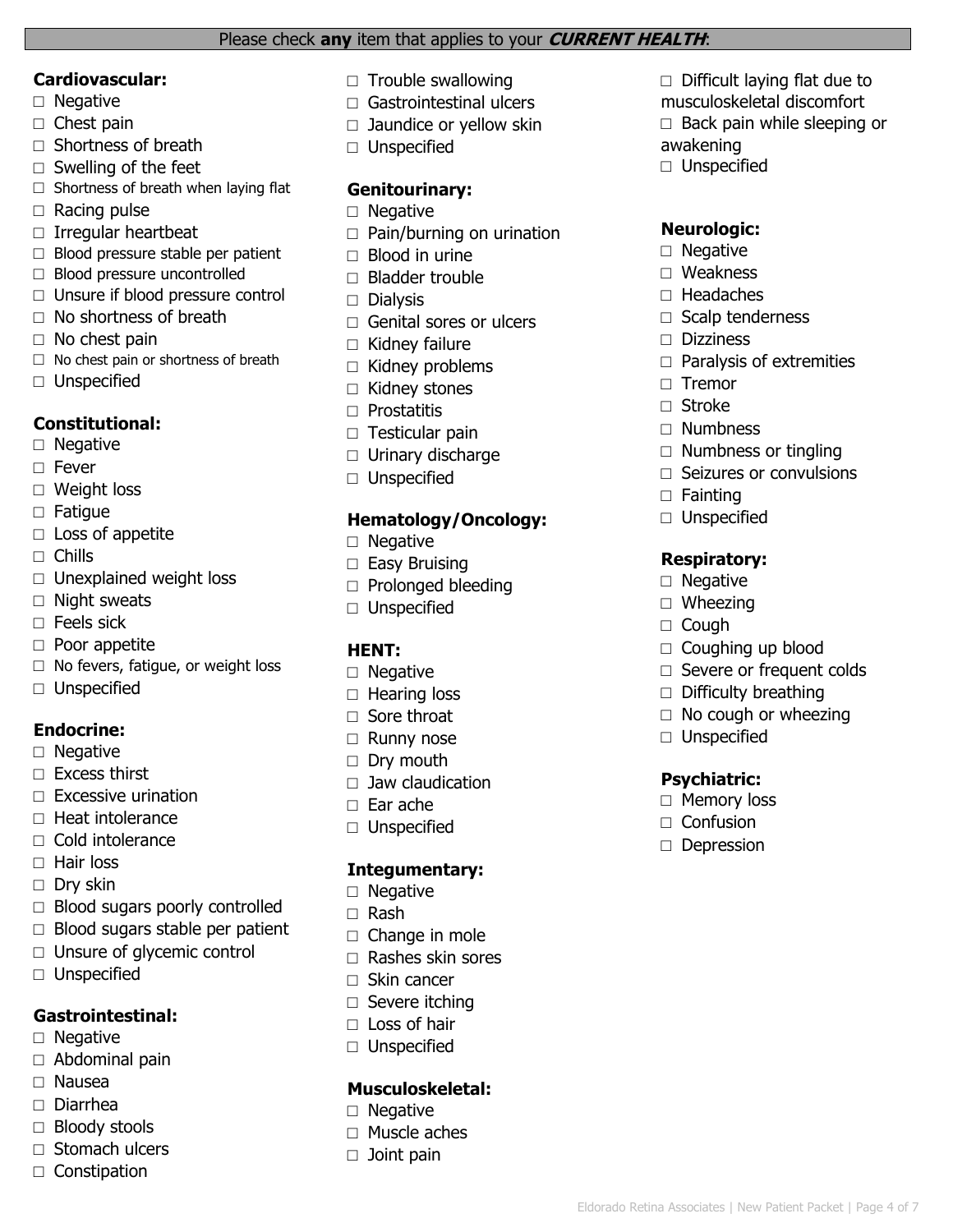

**Mary B. Lansing, M.D.** 90 Health Park Drive, Suite 100 · Louisville, CO 80027 Phone (303) 666-1800 • Fax (303) 666-8830

## **FINANCIAL POLICY STATEMENT**

Dear Patient, Thank you for choosing Eldorado Retina Associates as your health care provider. We are committed to providing the best possible service and treatment to make your visit a success. Please understand that payment of your bill enables us to maintain our standard of care. The following is a statement of our Financial Policy, which we request that you read and sign prior to any treatment.

If you would like to submit charges directly to your insurance company, we will provide you with the necessary documentation. Payment for your services will be due at the time of your visit.

#### **Medicare**

We participate with Medicare and accept assignment. As a courtesy to you, we will bill your secondary insurance company provided you supply us with that information. You are responsible for any deductible, co-insurance, and non-covered services.

#### **Commercial Insurance Companies**

As a courtesy to you, we will submit claims to any commercial insurance company provided we have the company's name and complete mailing address. If payment is not received from your insurance company within 60 days, the balance will become your responsibility.

#### **HMO/PPO Insurance**

We participate with various HMO/PPO insurance companies. If you need clarification as to whether we participate with your HMO/PPO please ask the office. It is your responsibility to obtain all referrals and authorizations for office visits prior to your appointment. It is also your responsibility to pay any co-payment that you have agreed upon with your HMO/PPO at the time of your visit.

#### **Patients without insurance Coverage**

If coverage by an insurance company is not active for the date of service, you are required to pay at the time the services are rendered.

#### **Usual and Customary Rates**

Our practice is committed to providing the best treatment for our patients and we charge what is usual and customary for our area. You are responsible for payment regardless of any insurance company's arbitrary determination of usual and customary rates.

### **YOUR RESPONSIBILITY FOR PAYMENT**

In the event that your insurance company sends payment for services directly to you, it is your responsibility to forward the payment along with a copy of the explanation of benefits to our office. If there is a remaining balance after payment has been received from your insurance company, the payment of this balance is your responsibility. If you are not covered by insurance, all charges are your responsibility.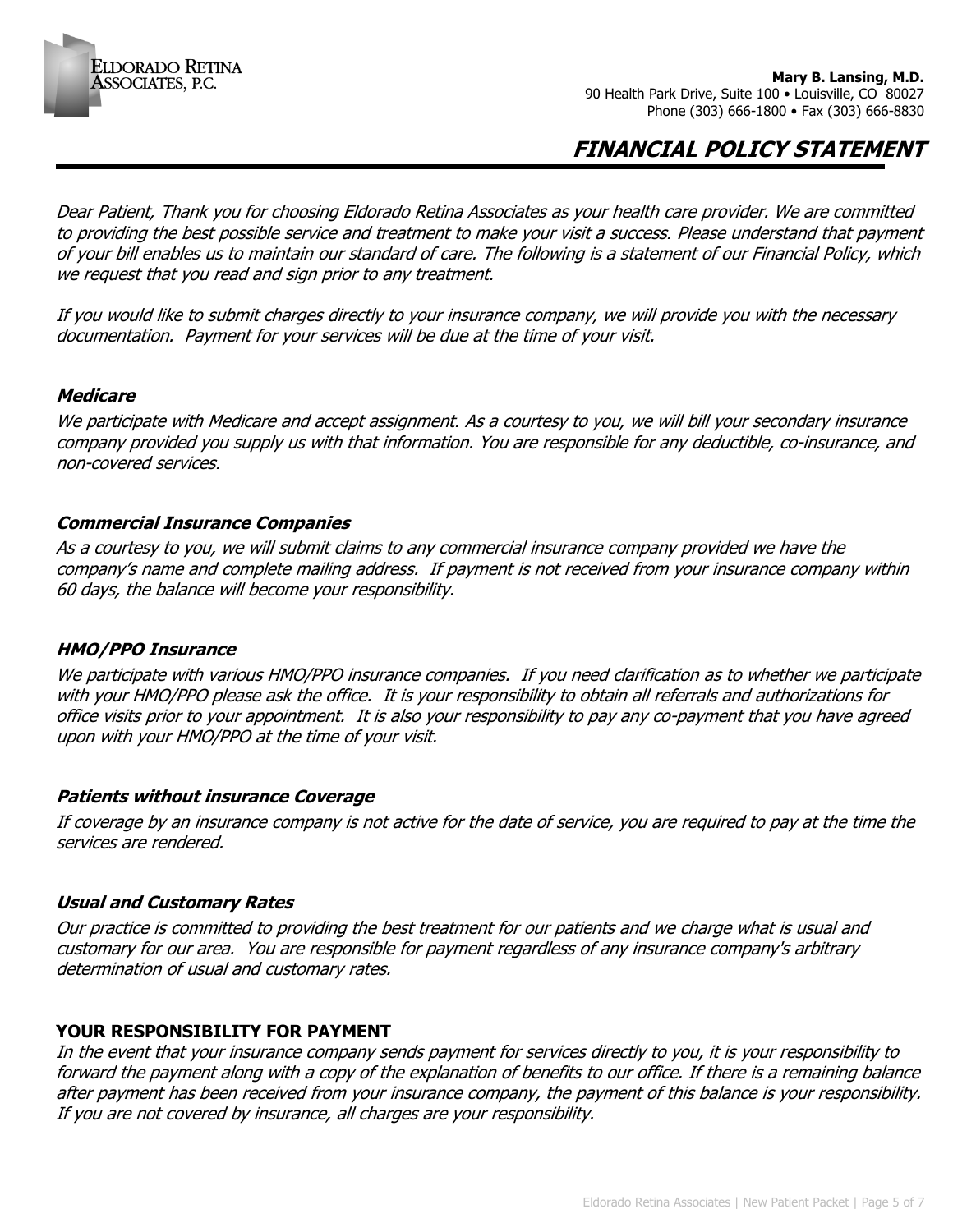**I hereby authorize Eldorado Retina Associates, P.C. to release any information requested by my insurance company, admitting hospital and/or referring physicians, on behalf of me or my family. I hereby authorize Eldorado Retina Associates, P.C. to make complaints to the State Insurance Commissioner, the Health Care Financing Administration, or the Department of Labor on my behalf regarding my benefits** 

**I have read the Financial Policy. I understand and agree to this Financial Policy.**

SIGNATURE OF RESPONSIBLE PARTY **Example 20 SIGNATURE OF RESPONSIBLE PARTY** 

SIGNATURE OF CO-RESPONSIBLE PARTY **EXAMPLE AND SIGNATURE OF CO-RESPONSIBLE PARTY** 

## **PLEASE READ AND SIGN THE APPROPRIATE SECTION BELOW:**

## **Patient's Insurance Authorization (Non-Medicare)**

I hereby authorize the processing of the medical insurance either by electronic or manual method by Eldorado Retina Associates, P.C. My signature below authorizes payment of all major medical and/or surgical benefits to which I am entitled from my insurance company(s) to pay to Eldorado Retina Associates, P.C. I further authorize assignee to release all medical and/or insurance claim information necessary to secure the payment(s). I recognize my financial obligation of any co-insurance or deductible, and non-covered services that may be required. This agreement will remain in effect until revoked by me in writing. A photocopy of this document is to be considered as valid as an original.

SIGNATURE OF PATIENT **DATE** 

## **Patient's Authorization (Medicare)**

I request that payment of authorized Medicare benefits be made on my behalf to Eldorado Retina Associates, P.C. for any services furnished to me by Eldorado Retina Associates, P.C. I authorize any holder of medical information about me to release to the Health Care Financing Administration and its agents any information needed to determine these benefits or the benefits payable for related services. I understand my signature below requests that payment be made and authorizes release of medical information necessary to pay the claim. If other health insurance coverage is indicated in Item 9 of the HCFA-1500 claim form or elsewhere on other approved claim forms or electronically submitted claims, my signature authorizes releasing of the information to that insurer or agency. In Medicare assigned cases, the provider or supplier agrees to accept the charge determination of the Medicare carrier as the full charge, and the patient is responsible only for the deductible, co-insurance, and noncovered services. Co-insurance and the deductible are based upon the charge determination of the Medicare carrier.